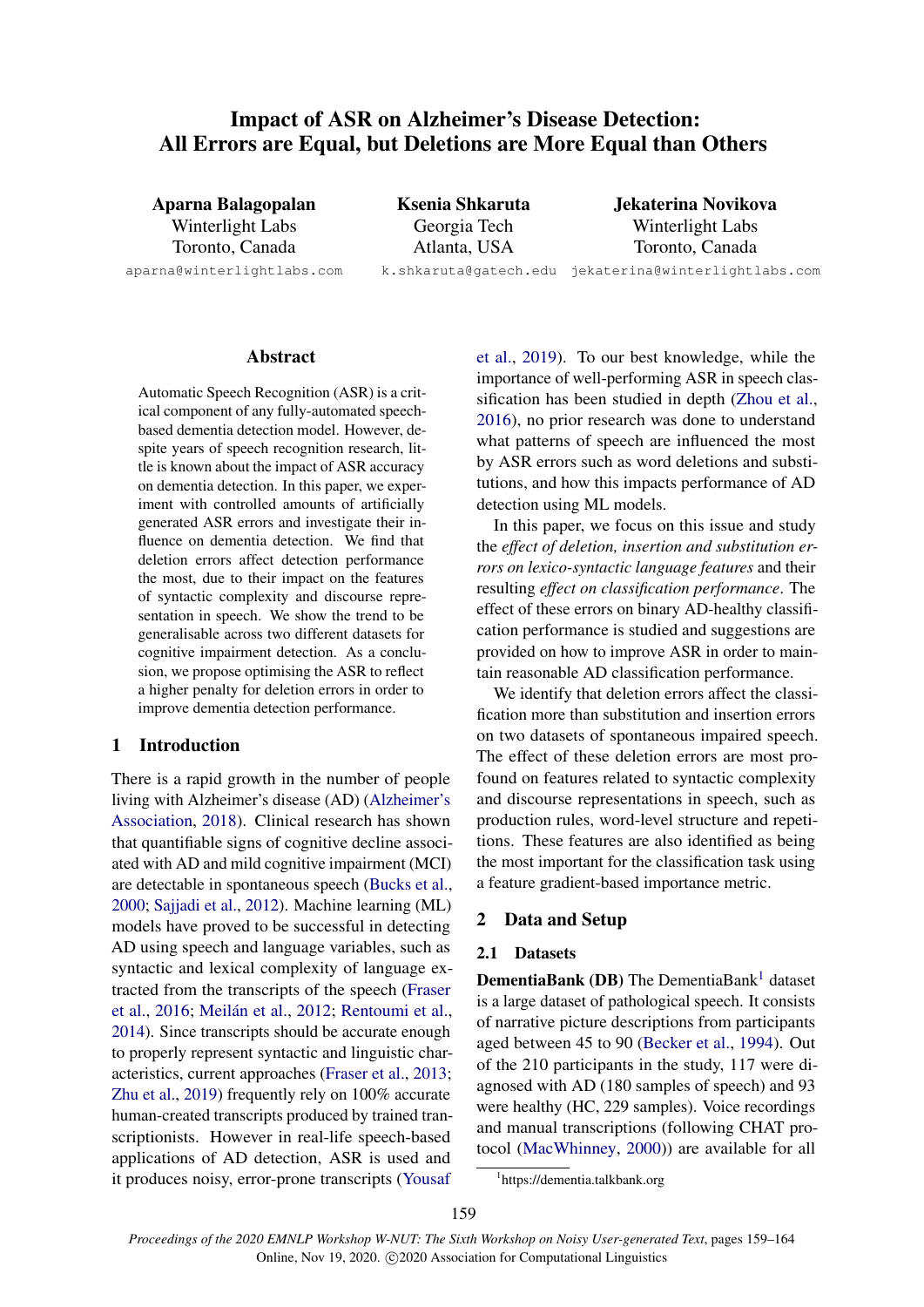<span id="page-1-0"></span>

| <b>Dataset</b> |     | Del $(\%)$ | Ins $(\%)$ | Sub $(\%)$ |
|----------------|-----|------------|------------|------------|
| DB             | HС  | 54.14      | 4.27       | 41.59      |
|                | AD  | 56.98      | 3.89       | 39.13      |
| HА             | HС  | 24.37      | 13.11      | 62.52      |
|                | MCI | 21.78      | 14.81      | 63.40      |

Table 1: Rates of ASR errors on DB and HA datasets.

samples. This dataset is used for the experiments in Section [4,](#page-2-0) [5,](#page-2-1) and [6.](#page-3-0)

Healthy Aging (HA) The Healthy Aging dataset [\(Balagopalan et al.,](#page-4-7) [2018\)](#page-4-7) consists of speech samples of 97 participants with no cognitive impairment diagnosis, all older than 50 years. Every participant describes a picture, analogous to the DB dataset. The dataset constitutes 8.5 hours of audio with manual transcriptions. Each speech sample is associated with a score on the Montreal Cognitive Assessment (MoCA) [\(Nasreddine et al.,](#page-4-8) [2005\)](#page-4-8). Based on published cut-off scores [\(Nasred](#page-4-8)[dine et al.,](#page-4-8) [2005\)](#page-4-8) for presence of MCI (minimum score for healthy participants is 26), we obtain class-labels for this dataset.

# 2.2 ASR Setup

The Automatic Speech Recognition (ASR) system we use for this work is based on the opensource Kaldi toolkit [\(Povey et al.,](#page-5-5) [2011\)](#page-5-5). ASR uses ASPiRE chain model trained on multi-condition Fisher English corpus as a 3-gram language model.

Rates of ASR errors for healthy and impaired speakers for DB and HA datasets are in Table [1.](#page-1-0) Majority of errors arise from deletions and substitutions for both datasets and groups.

#### <span id="page-1-2"></span>3 Methodology

#### <span id="page-1-1"></span>3.1 Feature Extraction and Aggregation

Following previous studies [\(Fraser et al.,](#page-4-2) [2016;](#page-4-2) [Bal](#page-4-7)[agopalan et al.,](#page-4-7) [2018\)](#page-4-7), we automatically extract 507 lexico-syntactic and acoustic features. To simplify the presentation, the extracted features are aggregated into the following major groups:

Syntactic Complexity: features to analyze the syntactic complexity of speech, such as number of occurrence of various production rules, mean length of clause (in words) etc.

Lexical Complexity and Richness : measures of lexical density and variation, such as average familiarity scores of all nouns, age of word acquisition, frequency of POS tags etc.

Discourse mapping: features that help identify cohesion in speech using a *speech graph*-based representation of message organization in speech [\(Mota et al.,](#page-4-9) [2012\)](#page-4-9). Examples of features include the number of edges in the graph, number of selfloops, cosine-distance across unique utterances etc.

Additionally, we extract features quantifying difficulty in finding the right words (e.g. filled pauses), measures related to description of content in the picture (e.g. number of content units), coherence in speaking at local and global level, and acoustic measures. such as MFCC and Zero Crossing Rate related voice representations (full list in App[.A.1\)](#page-0-1).

#### 3.2 Error and Noise Addition

## 3.2.1 Artificial ASR Errors

We introduce artificial ASR errors to understand if any specific error type influences the classification performance more than others. In previous research it was shown that lexical and syntactic groups of features extracted from transcripts of speech have different predictive power in dementia classification [\(Novikova et al.,](#page-4-10) [2019\)](#page-4-10). As such, we hypothesize that different ASR error types may influence the features differently and would cause different effects on classification performance. The non-artificial output of ASR combines the errors of deletion, insertion and substitution in some proportion, thus not allowing analysis of the individual effects of each error type separately. This is why we generate each type of errors artificially.

#### 3.3 Error Addition Method

We follow a method similar to the one used by [Fraser et al.](#page-4-4) [\(2013\)](#page-4-4) to artificially add errors to manual transcripts at predefined 20%, 40% and 60% WER rates. All altered words *w*, where *w* refers to a word in gold-standard manual transcripts, are selected at random. The following modifications are done: a) *deletion* - word instance *w* is deleted, b) *insertion* - new word  $w_1$  is added after the word *w*, c) *substitution* - word *w* is replaced with a new word *w*1.

For *deletion* we simply delete random words from manual transcript at a specified rate.

To *substitute* word *w*, we select a unigram from 2,000 most used unigrams from Fisher language model that has the smallest Levenshtein distance with word *w* based on the phonemic model from The Carnegie Mellon Pronouncing on Pronouncing Dictionary [\(Weide,](#page-5-6) [1998\)](#page-5-6). If word *w* is not found in the Fisher language model a random unigram from the top 2,000 is used for substitution.

For *insertion*, we select a word from the bigram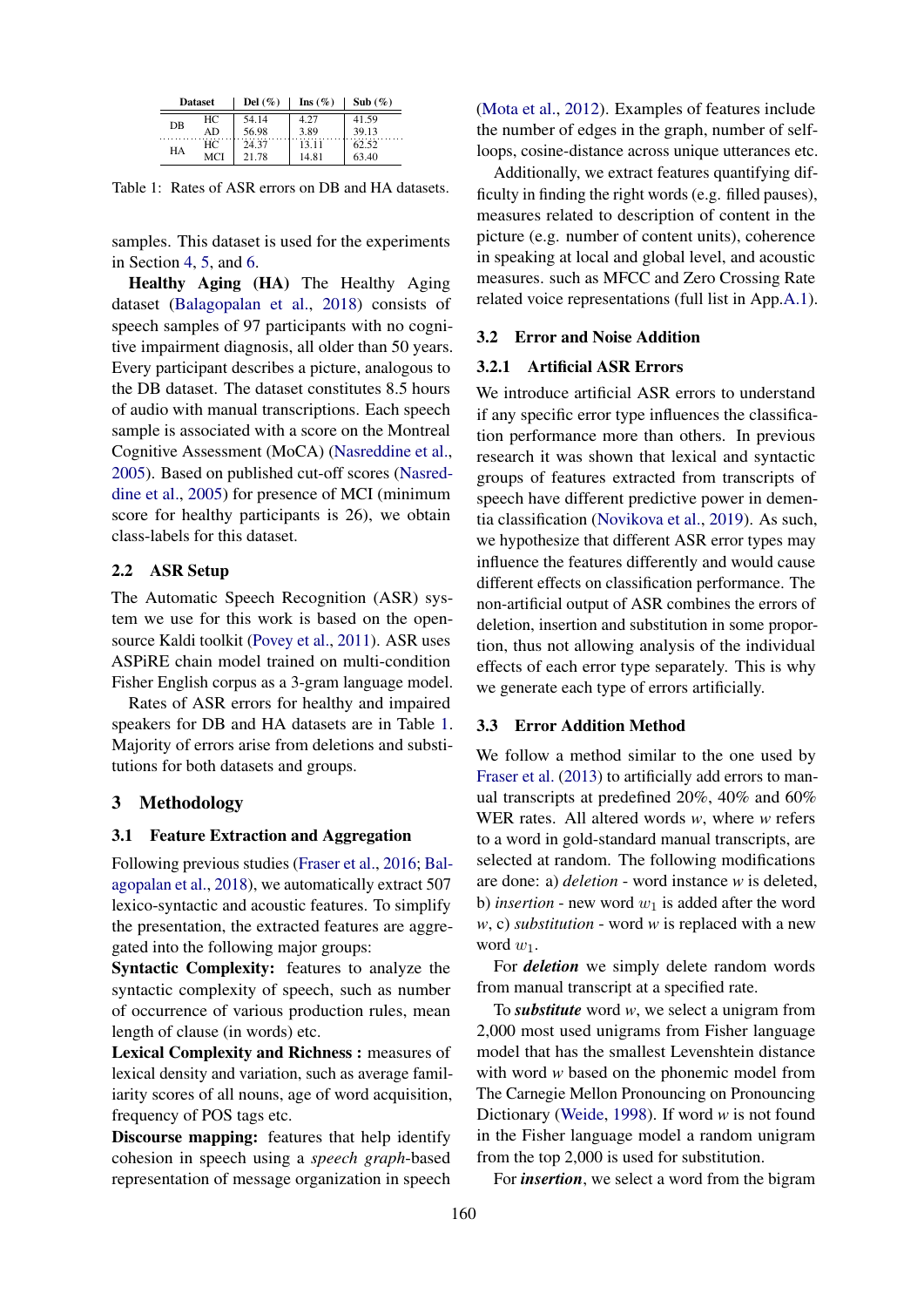list from the language model that has the highest probability to follow after word *w* and insert it if it does not match the following word in transcript. In case of a match, the next most probable word is inserted. If word *w* is not found in bigram list a random unigram is used for insertion.

To verify if simulated errors are a fair approximation of what is seen on a true ASR output, we have calculated the BLEU score [\(Papineni et al.,](#page-4-11) [2002\)](#page-4-11) between the manual and ASR-generated transcripts and compared them to the BLEU score between the manual transcripts and the transcripts with artificially simulated errors. The correlation between these two BLEU scores is strong and significant for both datasets (Spearman  $\rho = 0.72$ ,  $p < 0.001$  for DB;  $\rho = 0.66$ ,  $p < 0.001$  for HA), i.e. transcripts with simulated errors are corrupted with respect to the manual transcripts in a similar manner as the ASR-generated transcripts are.

### 3.3.1 Noise Addition

We perturb all lexico-syntactic features or equivalently features that could be affected by ASR errors such as deletions, insertions, and/or substitutions, to mimic random sources of errors using Gaussian noise. We do this to compare and differentiate from the consequences of ASR errors. This modification is implemented by adding a randomized number to the extracted feature values where the mean of the number added to a given feature is zero and the standard deviation varies depending on the amount of noise we add (see App[.A.2](#page-0-2) for details).

# 3.4 Classification Setup

Model: All our experiments are based on predictions obtained from a 2-hidden layer neural network (see App[.A.3](#page-0-3) for details). We chose this model type and parameter-setting since it attained performance on-par with previously published results [\(Fraser et al.,](#page-4-2) [2016\)](#page-4-2) with 10-fold cross-validation on gold-standard manual DB transcripts.

# <span id="page-2-0"></span>4 Changes in Classification Performance Due to Simulated Errors

We evaluate performance of classifying samples of speech to two classes - AD or healthy - using the DB dataset.

Figure [1](#page-2-2) shows that deletion errors affect classification performance significantly more than insertion and substitution errors do. 40% of deletions reduce F1 score by more than 10%, while 40% of

<span id="page-2-2"></span>

Figure 1: Effect of a controlled amount of ASR errors and random noise on classification performance.

<span id="page-2-3"></span>

| <b>Transcript Accuracy</b> |       | <b>F1 (macro)</b> Sensitivity Specificity |       |       |
|----------------------------|-------|-------------------------------------------|-------|-------|
| Manual                     | 80.20 | 79.76                                     | 79.29 | 80.83 |
| ASR-based 74.96            |       | 73.97                                     | 76.01 | 74.36 |

Table 2: Effect of original ASR on classification performance with the DB dataset.

insertions only result in 2.8%, and 40% of substitutions - in 6.3% of F1 score reduction. These differences become even more pronounced with adding a bigger amount of errors. Trajectory of F1 score with varying levels of noise is substantially different from that with varying deletion errors but not that with insertions or substitutions, showing that insertion and substitution errors influence classification performance in a way that is similar to a random noise. Deletion errors, however, have a significantly stronger effect on classification. It is also interesting to note that the model utilizing automatic transcripts from ASR retains a level of performance at 74.96% (Table [2\)](#page-2-3), which is comparable to the potential decrease in performance due to the rate of ASR deletion errors.

Different effects of errors on classification performance suggest that some features, extracted from the speech samples and used as an input for the classification algorithm, are affected far more substantially by deletions rather than any other type of errors. This leads us to inspect the correlation of feature values and the amount of deletions.

# <span id="page-2-1"></span>5 Distinctive Effects of Deletion Errors

In order to understand why deletions errors influence the classification performance significantly more than other error types, we identify features maintaining higher correlation with the amount of deletions than that with the amount of insertions and substitutions. We observe 18 features in total that distinctively correlate with deletions. Out of these, the absolute majority of 15 features (83.33%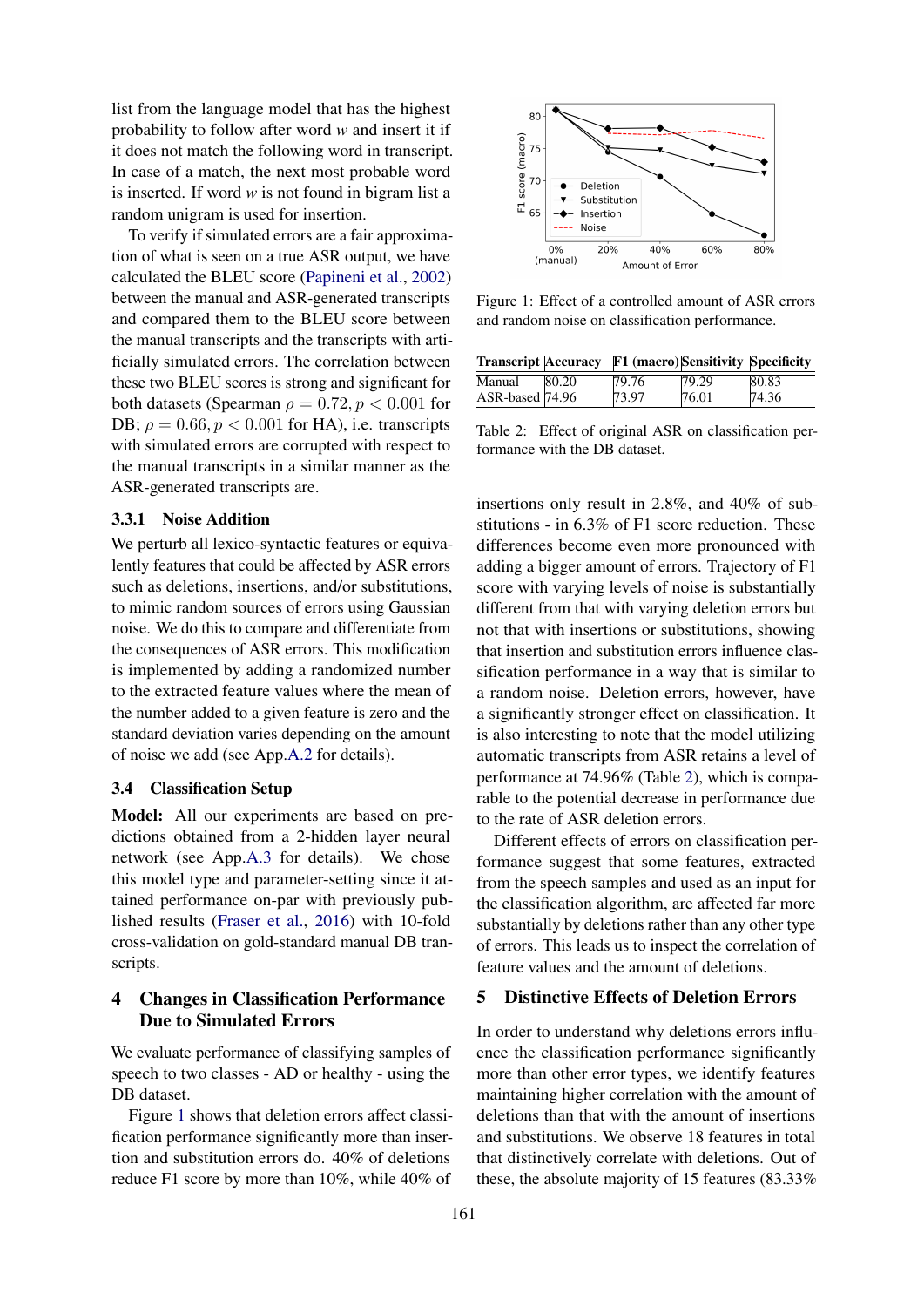of all selected) are associated with syntactic complexity (production rules of a constituency parser) and discourse phenomena (graph self-loop with 3 edges) and 3 (16.7%) - with lexical richness in speech. Other feature groups, such as acoustic features or those associated with word finding difficulty, do not meet the required conditions. Such results show that syntactic structure of language is much more vulnerable to deletions than to other ASR errors. This can be explained by the fact that insertions and substitutions use words from the language model (i.e. most probable words) for the modifications, which to some extent helps maintain basic syntactic rules and structure.

Correlation between the number of deletions and features of syntactic structure shows the vulnerability of the feature group representing syntactic complexity and discourse phenomena to ASR deletion errors. However, it does not explain a decrease in classification performance when adding deletion errors. In Section [6](#page-3-0) we inspect if features of syntactic complexity are more influential in AD detection than other characteristics of speech.

# <span id="page-3-0"></span>6 Model-based Analysis of Feature Importance

In order to quantify the importance of input features for classification, we obtain the gradient of the output prediction loss with respect to input features on a manually-transcribed version of the DB dataset.

We define gradient-based importance for feature  $k$  for an input,  $X_{i,j}$ , in the training set for a classification model as:

$$
imp^{i,j,k} = \frac{\partial L(y_{i,j}, p_{i,j})}{\partial X_{i,j,k}} \tag{1}
$$

where *L* denotes the loss criterion (binary crossentropy loss),  $y_{i,j}$  is the ground-truth label,  $p_{i,j} \subset$  $[0, 1]$  is the prediction probability;  $p_{i,j} > 0.5$  denotes an AD prediction, *k* is a given feature (1 to *D*), and *i* is a number of samples (1 to  $N_i$ ) in the training set in fold *j* of the DB dataset classification setup. Hence, to obtain the average importance for feature *k* in a single fold, we compute:

$$
imp^{j,k} = 1/N_j \sum_{i=1}^{N_j} \frac{\partial L(y_{i,j}, p_{i,j})}{\partial X_{i,j,k}}
$$
 (2)

This importance is then averaged across the 10-

<span id="page-3-1"></span>

| <b>Feature group</b>                            | <b>Importance of</b><br>top-10 features<br>HС<br>AD |      | #features | <b>Group rank</b> |
|-------------------------------------------------|-----------------------------------------------------|------|-----------|-------------------|
| Syntactic complexity and<br>Discourse phenomena | 0.94                                                | 0.95 | 37        |                   |
| Lexical richness                                | 0.91                                                | 0.92 | 18        |                   |

Table 3: Importance of the two feature groups, summarised as the mean value of the top-10 most important features selected for HC and AD components, number of features having significant Spearman correlation with deletion errors, and the rank of each group.

folds to obtain the final importance, i.e.:

$$
imp^{k} = 1/10 \sum_{j=1}^{10} imp^{j,k}
$$
 (3)

In order to interpret high-level patterns of input importance, we aggregate the feature importances into the groups defined in Section [3.1,](#page-1-1) where aggregation of importances involves averaging the absolute gradient-importance, *<sup>|</sup>impk|*, of features belonging to that group.

Results provided in Table [3](#page-3-1) show that the average normalised importance of the features associated with syntactic complexity and discourse is higher than the average importance of lexical richness features, when top-10 most important features across all the groups are selected for comparison.

To conclude, the feature group of syntactic complexity and discourse phenomena is affected significantly and distinctively the most by deletion errors as seen in Section [5.](#page-2-1) This group is also important for classification as seen in Table [3,](#page-3-1) indicating why classification is affected significantly by deletion errors. Hence, we track the effects from the initial step of adding artificial errors of different amounts to obtaining the final predictions in this manner.

#### 7 Generalisability Evaluation

In order to test how well our conclusions generalise to a different dataset of impaired speech, we repeat the same experiments performed on DB on the HA dataset (Section [2.1\)](#page-0-4).

We follow the same method, as described in Section [3](#page-1-2) to extract the features and classify samples. Similarly to the results obtained on DB data, with HA deletion errors affect classification performance the most. Furthermore, deletion errors differentiate the same feature group of syntactic complexity and discourse phenomena: with HA dataset, 39 features correlate with deletions stronger than with insertions or substitutions, with 79*.*49% of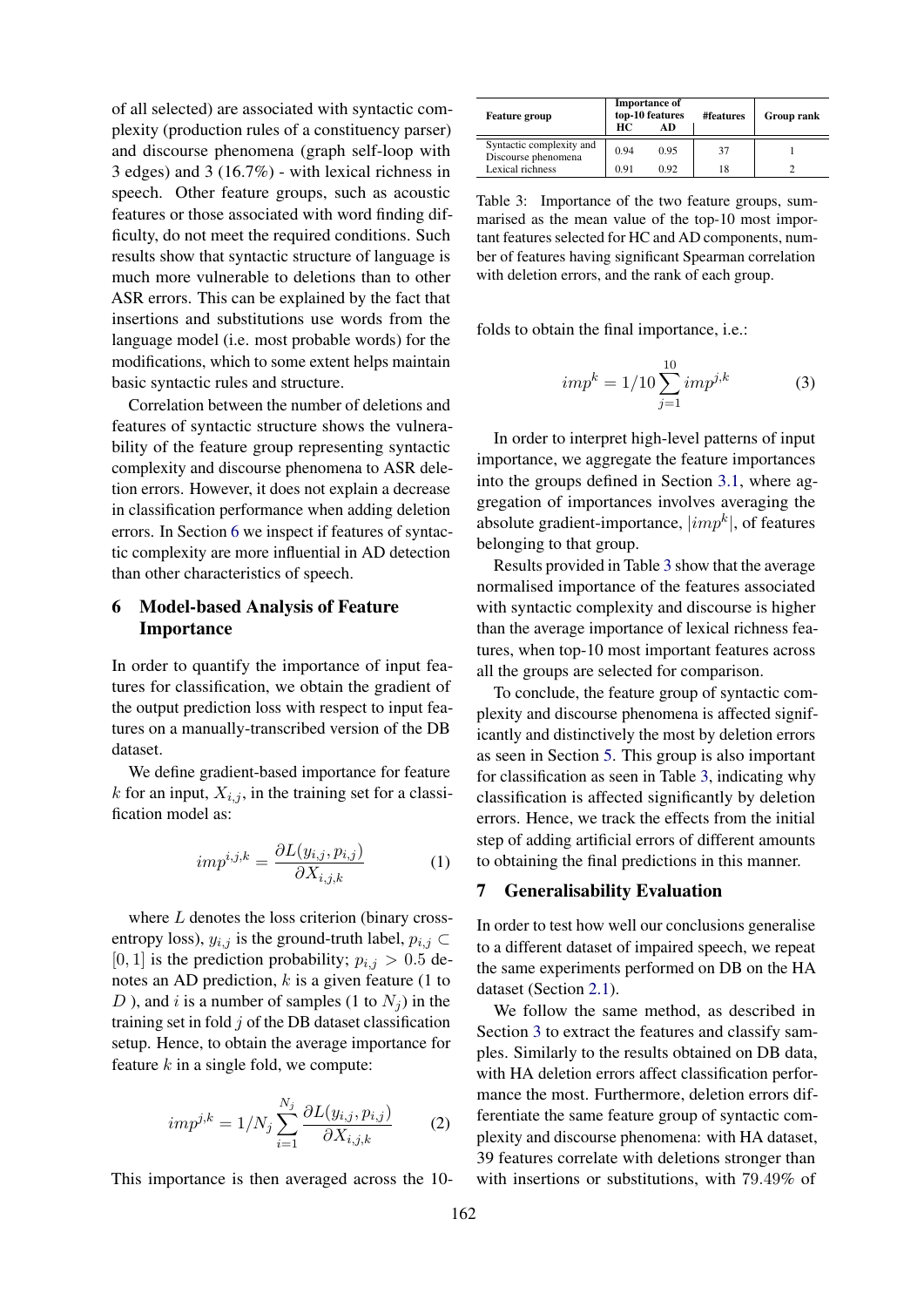features belonging to the aggregate group of syntactic complexity and discourse, and 20*.*51% - to the group of lexical richness. The rank of feature groups, based on the average absolute Spearman correlation of all the features included in the groups, correspond to the rank observed with DB dataset, with a stronger significant correlation corresponding to the group of syntactic complexity, rather than lexical richness.

### 8 Conclusions

We observe that simulated deletion errors have a strong effect on classification performance when detecting cognitive impairment from speech and language, which can be traced back to their effect on syntactic complexity and discourse representations. With this observation in mind, the practical suggestion would be to optimise the ASR to reflect a higher penalty for deletion errors to improve dementia detection performance. For example, the decoder can be parametrised to find a balance between insertions and deletions, so that the number of deletion errors is minimised.

However, dealing with deletions in training time is not trivial, so in future work, we will focus on the optimisation of ASR performance and its effect on AD detection. Careful ASR error management, following previous work by [Simonnet et al.](#page-5-7) [\(2017\)](#page-5-7), could help enable strong fully-automated speechbased predictive models for dementia detection.

### References

- <span id="page-4-0"></span>Alzheimer's Association. 2018. 2018 Alzheimer's disease facts and figures. *Alzheimer's & Dementia*, 14(3):367–429.
- <span id="page-4-7"></span>Aparna Balagopalan, Jekaterina Novikova, Frank Rudzicz, and Marzyeh Ghassemi. 2018. [The Effect](https://arxiv.org/abs/1811.12254) [of Heterogeneous Data for Alzheimer's Disease De](https://arxiv.org/abs/1811.12254)[tection from Speech.](https://arxiv.org/abs/1811.12254) In *NIPS Workshop on Machine Learning for Health ML4H*.
- <span id="page-4-5"></span>James T Becker, François Boiler, Oscar L Lopez, Judith Saxton, and Karen L McGonigle. 1994. The natural history of Alzheimer's disease: description of study cohort and accuracy of diagnosis. *Archives of Neurology*, 51(6):585–594.
- <span id="page-4-1"></span>Romola S Bucks, Sameer Singh, Joanne M Cuerden, and Gordon K Wilcock. 2000. Analysis of spontaneous, conversational speech in dementia of Alzheimer type: Evaluation of an objective technique for analysing lexical performance. *Aphasiology*, 14(1):71–91.
- <span id="page-4-4"></span>Kathleen Fraser, Frank Rudzicz, Naida Graham, and Elizabeth Rochon. 2013. Automatic speech recognition in the diagnosis of primary progressive aphasia. In *Proceedings of the fourth workshop on speech and language processing for assistive technologies*, pages 47–54.
- <span id="page-4-2"></span>Kathleen C Fraser, Jed A Meltzer, and Frank Rudzicz. 2016. Linguistic features identify Alzheimer's disease in narrative speech. *Journal of Alzheimer's Disease*, 49(2):407–422.
- Diederik P Kingma and Jimmy Ba. 2014. Adam: A method for stochastic optimization. *arXiv preprint arXiv:1412.6980*.
- Xiaofei Lu. 2010. Automatic analysis of syntactic complexity in second language writing. *International journal of corpus linguistics*, 15(4):474–496.
- <span id="page-4-6"></span>Brian MacWhinney. 2000. *The Childes Project: Tools for Analyzing Talk: Vol. II: The Database*. Mahwah.
- <span id="page-4-3"></span>Juan JG Meilán, Francisco Martínez-Sánchez, Juan Carro, José A Sánchez, and Enrique Pérez. 2012. Acoustic markers associated with impairment in language processing in Alzheimer's disease. *The Spanish journal of psychology*, 15(2):487–494.
- Tomas Mikolov, Ilya Sutskever, Kai Chen, Greg S Corrado, and Jeff Dean. 2013. Distributed representations of words and phrases and their compositionality. In *Advances in neural information processing systems*, pages 3111–3119.
- <span id="page-4-9"></span>Natalia B Mota, Nivaldo AP Vasconcelos, Nathalia Lemos, Ana C Pieretti, Osame Kinouchi, Guillermo A Cecchi, Mauro Copelli, and Sidarta Ribeiro. 2012. Speech graphs provide a quantitative measure of thought disorder in psychosis. *PloS one*, 7(4):e34928.
- <span id="page-4-8"></span>Ziad S Nasreddine, Natalie A Phillips, Valérie Bédirian, Simon Charbonneau, Victor Whitehead, Isabelle Collin, Jeffrey L Cummings, and Howard Chertkow. 2005. The montreal cognitive assessment, moca: a brief screening tool for mild cognitive impairment. *Journal of the American Geriatrics Society*, 53(4):695–699.
- <span id="page-4-10"></span>Jekaterina Novikova, Aparna Balagopalan, Ksenia Shkaruta, and Frank Rudzicz. 2019. [Lexical Fea](https://arxiv.org/abs/1910.00065)[tures Are More Vulnerable, Syntactic Features Have](https://arxiv.org/abs/1910.00065) [More Predictive Power.](https://arxiv.org/abs/1910.00065) In *EMNLP Workshop on on Noisy User-generated Text*.
- <span id="page-4-11"></span>Kishore Papineni, Salim Roukos, Todd Ward, and Wei-Jing Zhu. 2002. Bleu: a method for automatic evaluation of machine translation. In *Proceedings of the 40th annual meeting on association for computational linguistics*, pages 311–318. Association for Computational Linguistics.
- Fabian Pedregosa, Gaël Varoquaux, Alexandre Gramfort, Vincent Michel, Bertrand Thirion, Olivier Grisel, Mathieu Blondel, Peter Prettenhofer, Ron